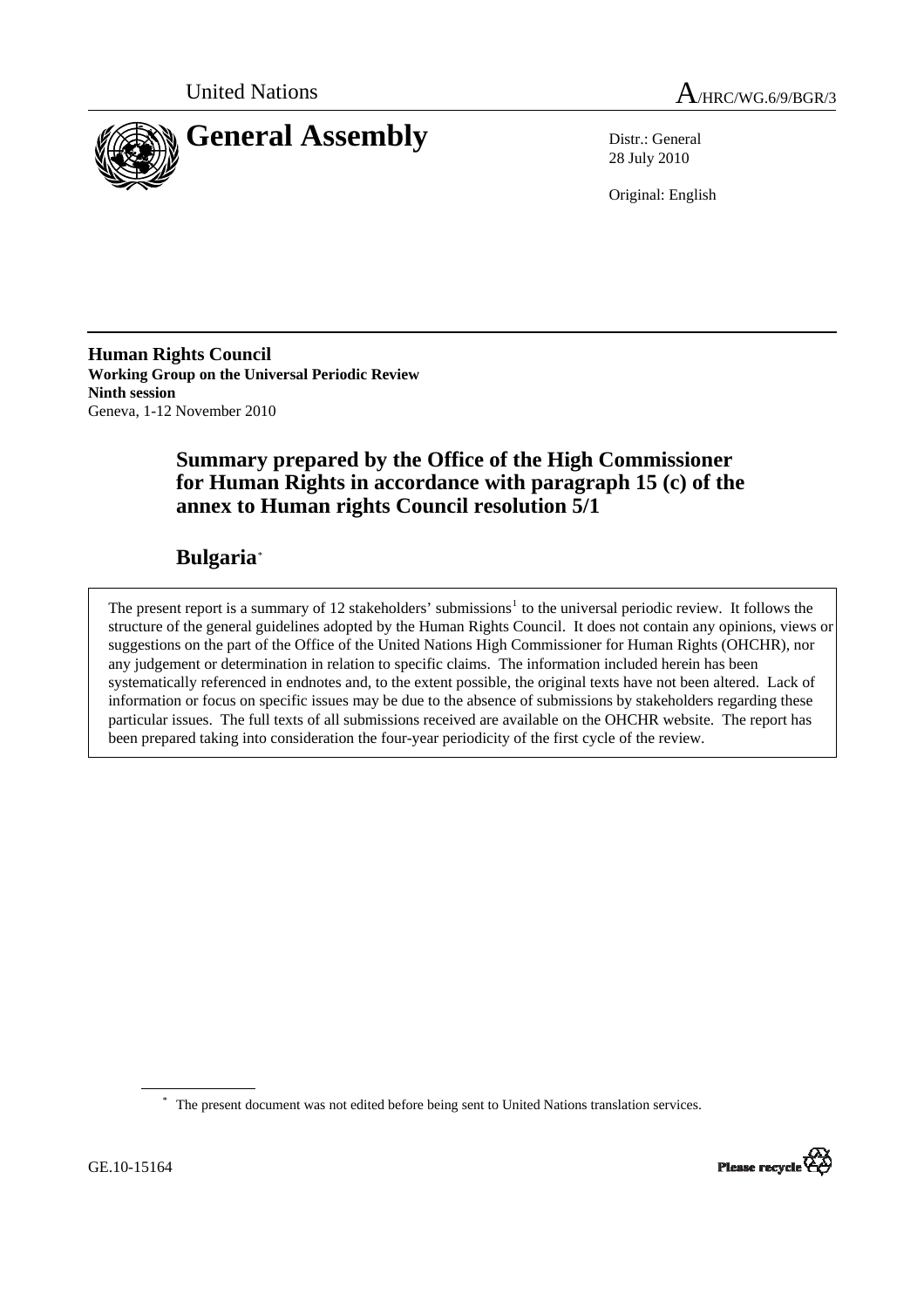## **I. Background and framework**

#### **A. Scope of international obligations**

1. JS2 recommended that Bulgaria ratify the Optional Protocol to the International Covenant on Economic, Social and Cultural Rights.<sup>[2](#page-13-1)</sup> ECRI recommended the ratification of the International Convention on the Protection of the Rights of All Migrant Workers and Members of their Families.<sup>[3](#page-13-1)</sup>

## **B. Constitutional and legislative framework**

2. BHC stated that the legal framework for protection against discrimination of ethnic minorities was deficient and as a consequence some ethnic minorities faced widespread discrimination. It stated that the Constitution prohibited the formation of political parties along ethnic and religious lines which was also criminalised by the Penal Code. BHC indicated that these provisions were selectively enforced against Muslims.[4](#page-13-1) ECRI recommended that Bulgaria enshrine in its Constitution the protection of rights of national and ethnic minorities.<sup>[5](#page-13-1)</sup>

3. BHC stated that the legal framework for protection against racially and other bias motivated crimes was narrow and did not take into account the motives that lead to the commission of these crimes.<sup>[6](#page-13-1)</sup> ECRI recommended that Bulgaria include a provision in its Penal Code stating that racist motivation for an ordinary offence constituted an aggravating circumstance.<sup>[7](#page-13-1)</sup>

4. ILGA stated that the Penal Code did not criminalise conduct motivated by hatred against lesbian, gay, bisexual and transgender people, although it banned hate crimes based on ethnicity, religion or beliefs, race, and political association. It recommended that Bulgaria take legislative measures to impose appropriate criminal penalties for violence, threats and incitement to violence, and related harassment, based on the actual or perceived sexual orientation or gender identity of any person or group of persons.<sup>[8](#page-13-1)</sup>

5. ILGA stated that the national law did not recognise same-sex marriage or any other same-sex partnership and consequently did not recognise the relation between children and parents in families of [lesbian](http://en.wikipedia.org/wiki/Lesbian), [gay,](http://en.wikipedia.org/wiki/Homosexuality) [bisexual](http://en.wikipedia.org/wiki/Bisexuality), and [transgender](http://en.wikipedia.org/wiki/Transgender) people. It urged Bulgaria to ensure that legislation and policy recognise the diversity of family forms.<sup>[9](#page-13-1)</sup>

6. JS1 stated that the Law on Protection against Domestic Violence (LPADV) provided civil remedies to victims of domestic violence, by allowing them to petition the regional court for protection.[10](#page-13-1) It indicated that the subsequent amendments to the Penal Code and the LPADV marked a positive step in addressing challenges for the effective implementation of the LPADV by, inter alia, expanding the definition of domestic violence and criminalising a violation of an order for protection.<sup>[11](#page-13-1)</sup> However, the Penal Code hindered the prosecution of alleged abusers by providing for penal prosecution solely on the basis of complaints by victims. Moreover, in cases where victims have suffered trivial injuries the alleged offender may only be prosecuted through private prosecution, without the assistance of a prosecutor.[12](#page-13-1) JS1 recommended an amendment of the criminal law to allow state prosecution in cases of low and medium-level violence.[13](#page-13-1) It also recommended that prosecutors pursue charges against alleged offenders without the consent or even involvement of the victims.[14](#page-13-1)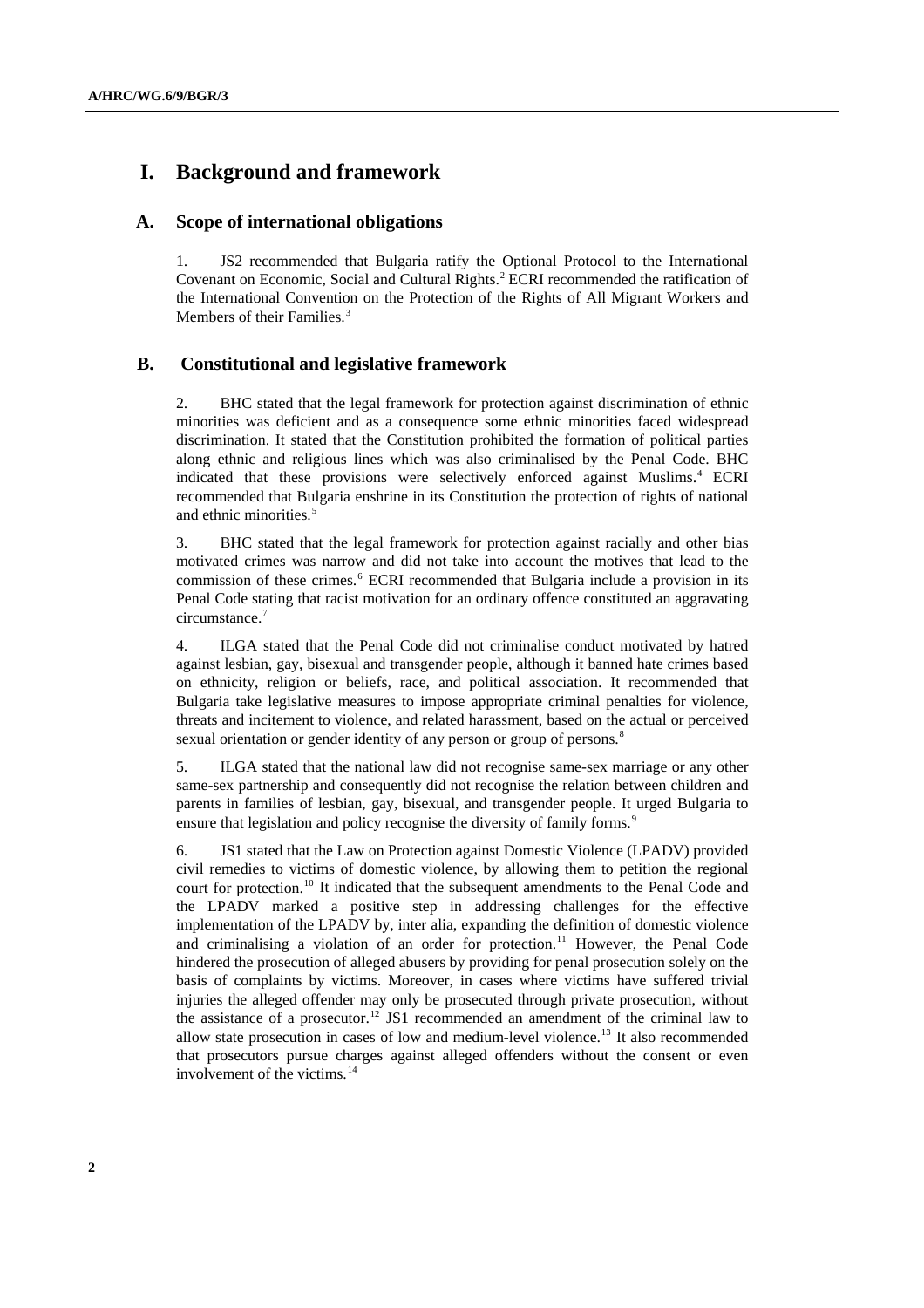7. BHC stated that the Penal Code did not provide for a specific crime of torture as provided in CAT, as recommended by the Committee against Torture on several occasions.[15](#page-13-1)

## **C. Institutional and human rights infrastructure**

8. PACE welcomed the creation of the institution of Ombudsman in 2005 and called on Bulgaria to introduce transparent procedures for the appointment and dismissal of the Ombudsman by the National Assembly by a qualified majority of votes.<sup>[16](#page-13-1)</sup>

9. NNC recommended that Bulgaria introduce a system of a child ombudsman at national and regional level.<sup>[17](#page-13-1)</sup>

10. ECRI noted the satisfactory work of the Commission for the Protection against Discrimination which was empowered to receive complaints under the Protection against Discrimination Act. It recommended that Bulgaria provide this Commission with the necessary resources to set up and run local offices and to train its staff on issues of racial discrimination.<sup>[18](#page-13-1)</sup>

## **D. Policy measures**

11. PACE stated that the situation of Roma people continued to be of concern.<sup>[19](#page-13-1)</sup> It noted that the Decade of Roma Inclusion action plans (2005-2010) led to some improvements of the situation but efforts must be continued, particularly in areas of housing, education and employment.<sup>[20](#page-13-1)</sup> JS2 recommended that Bulgaria ensure that the initiatives in the context of these plans were adequately funded and implemented.<sup>[21](#page-13-1)</sup>

12. While noting a number of measures implemented by Bulgaria to improve the integration of Roma children in schools, ECRI indicated that a long-term strategy for school integration of Roma children was yet to be devised and that the impact of the numerous programmes and action plans regarding this issue was yet to be seen.<sup>[22](#page-13-1)</sup> ECRI recommended coordinating and implementing the various programmes and action plans more effectively and ensuring their funding from the State budget.<sup>[23](#page-13-1)</sup>

## **II. Promotion and protection of human rights on the ground**

## **Implementation of international human rights obligations**

#### **1. Equality and non-discrimination**

13. BGRF stated that women were subjected to discrimination as a consequence of advertisements which portrayed women as sex objects or products for sale or consumption. This undermined women and their contribution to society, and also led to discrimination in other spheres such as the labour market, education, decision-making, policy and family.<sup>[24](#page-13-1)</sup> These advertisements violated international standards, as well as the Bulgarian Law on Protection against Discrimination.<sup>[25](#page-13-1)</sup>

14. ILGA urged Bulgaria to eliminate and prohibit discrimination on the basis of gender identity in public and private employment.<sup>[26](#page-13-1)</sup> It also urged Bulgaria to ensure that families with [lesbian](http://en.wikipedia.org/wiki/Lesbian), [gay,](http://en.wikipedia.org/wiki/Homosexuality) [bisexual](http://en.wikipedia.org/wiki/Bisexuality), and [transgender](http://en.wikipedia.org/wiki/Transgender) parents were not subjected to discrimination on the basis of sexual orientation or gender identity of any of it members.<sup>[27](#page-13-1)</sup>

15. BHC stated that Roma faced exclusion and discrimination in education, housing, medical care, employment and in the criminal justice system. Several government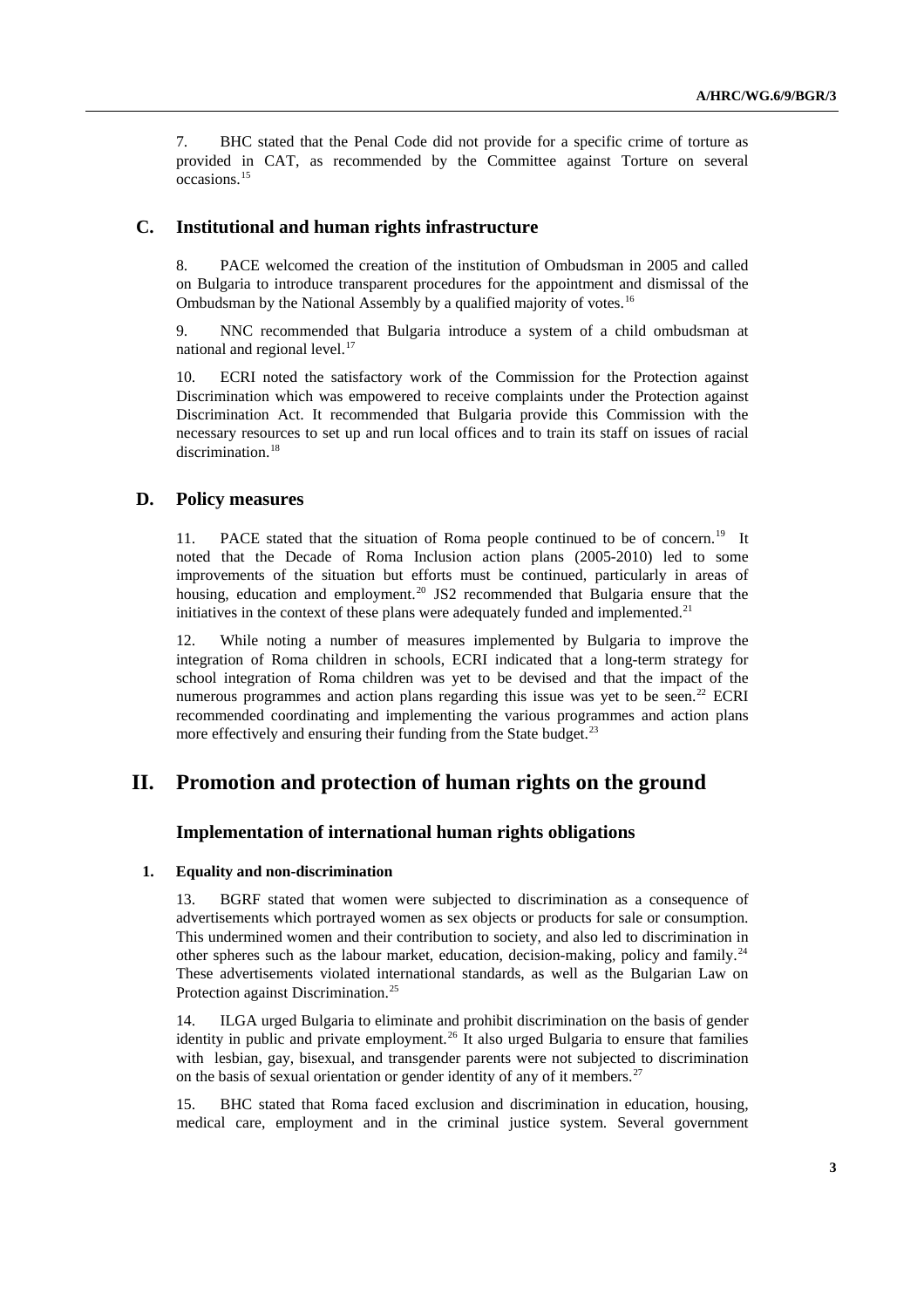programmes were adopted to address this exclusion and discrimination, but these programmes remained by and large only on paper. $^{28}$  $^{28}$  $^{28}$  ECRI indicated that there was an apparent degree of intolerance and persistent prejudices against Roma in everyday life with a negative image of Roma projected by media.[29](#page-13-1) It recommended that Bulgaria conduct campaigns in cooperation with NGO's and the media, to promote tolerance and respect towards Roma.<sup>[30](#page-13-1)</sup>

### **2. Right to life, liberty and security of the person**

16. BHC stated that excessive use of force by law enforcement officials continued to be a serious problem in the work of the Bulgarian police, which was practiced with impunity, and condemned by the European Court of Human Rights.<sup>[31](#page-13-1)</sup> ECRI recommended that Bulgaria investigate allegations of excessive use of force by the police, particularly against members of ethnic minorities.<sup>[32](#page-13-1)</sup>

17. CPT recommended that Bulgaria regularly remind its police officers that illtreatment of detainees was unacceptable, that offenders will be severely sanctioned, and that no more force than that which was strictly necessary should be used when apprehending a suspect.<sup>[33](#page-13-1)</sup> CPT stated that it was surprising that prosecutors did not, at their own initiative, investigate ill-treatment of detained persons, particularly as they made unannounced visits to police establishments and investigation detention facilities, during which they were supposed to check all documentation and speak in private with detained persons.[34](#page-13-1) It recommended that the authorities instruct all prosecutors that, even in the absence of a formal complaint, they were under a legal obligation to undertake an investigation whenever they come across credible information that ill-treatment of persons deprived of their liberty may have occurred.<sup>[35](#page-13-1)</sup>

18. PACE called on Bulgaria to address human rights abuses by law enforcement officials by setting up systematic human rights training and by taking concrete measures to eradicate impunity and the lack of accountability for such abuses.<sup>[36](#page-13-1)</sup>

19. NCC stated that there were no clearly defined rules for identification and registration of cases of violence against children, as well as no policies in relation to the establishment of a secure and safe environment for children.<sup>[37](#page-13-1)</sup> NNC recommended that Bulgaria provide clearly defined mechanisms for identification of cases of violence against children.<sup>[38](#page-13-1)</sup>

20. JS1 mentioned that domestic violence was a widespread problem and that Bulgaria had taken several positive measures to protect against, prevent and punish acts of domestic violence, including provision of funding to ensure effective implementation of the legislation on domestic violence.<sup>[39](#page-13-1)</sup> It recommended that Bulgaria (1) provide sufficient support and funds to NGOs to enable them to continue specialized training on women's rights and domestic violence, which should be mandatory for police, prosecutors, judges, and child protection authorities; and (2) support domestic violence prevention programs in schools and other educational institutions.<sup>[40](#page-13-1)</sup>

21. BGRF stated that there was a prevalence of cases of gender-based violence in minority communities, as well as a prevalence of impunity for such violence.<sup>[41](#page-13-1)</sup> It indicated that Roma women and women from other minority communities who were victims of gender-based violence did not have information of available intervention services, as well as access to justice.[42](#page-13-1) It stated that there was a need for services for victims of gender-based violence, particularly in the Roma and other minority communities.<sup>[43](#page-13-1)</sup>

22. ILGA mentioned that violence against lesbian, gay, and transgender persons was present and widespread. It recommended that Bulgaria (1) take measures to prevent and provide protection from all forms of violence and harassment related to sexual orientation and gender identity; (2) undertake awareness-raising campaigns in order to combat the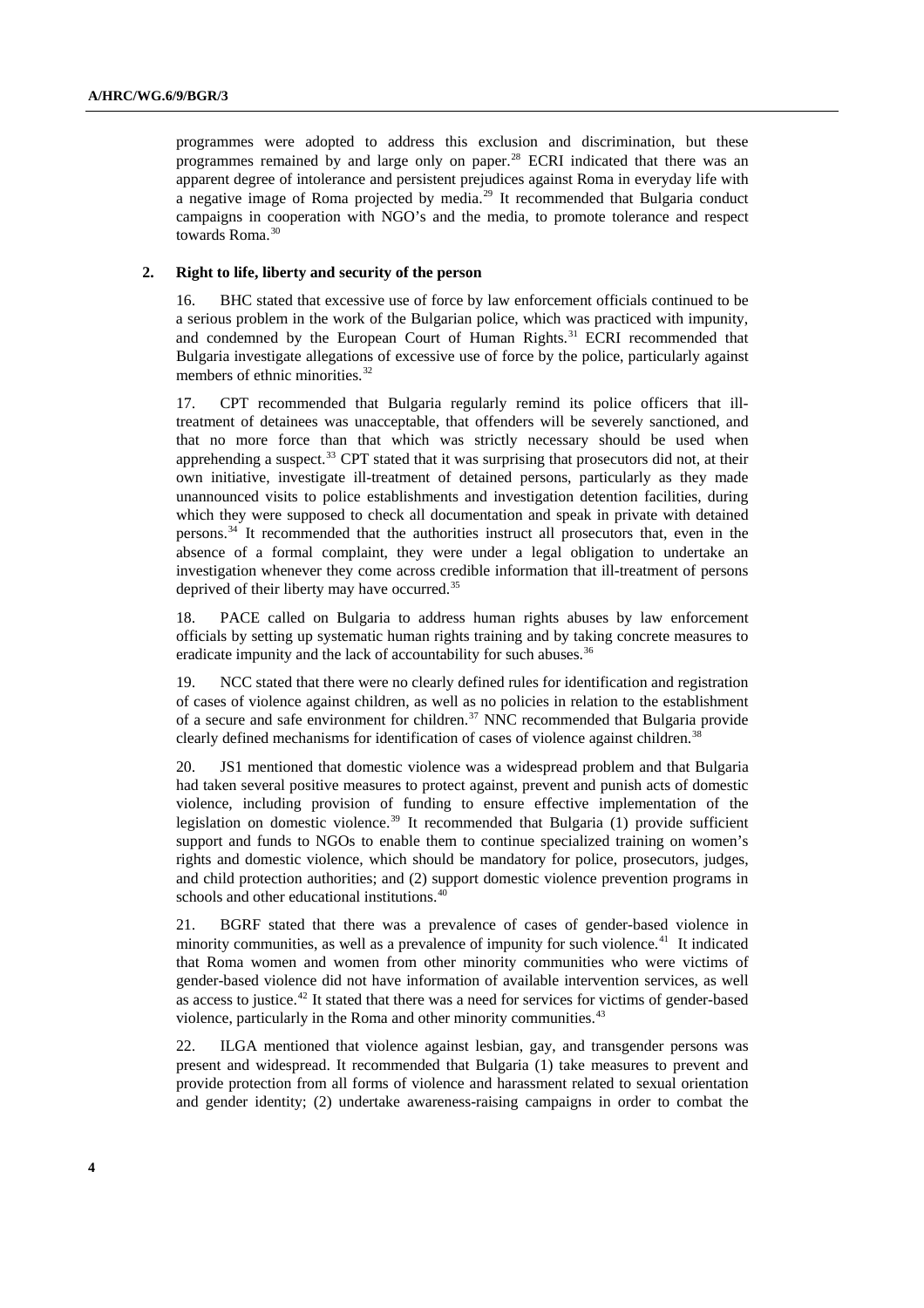prejudices that underlie violence related to sexual orientation and gender identity and (3) investigate such violence and prosecute those allegedly responsible.<sup>[44](#page-13-1)</sup>

23. BHC indicated that the conditions in some of the prisons were inhuman and degrading and that Bulgaria was criticised on numerous occasions by the European Court of Human Rights for these conditions.<sup>[45](#page-13-1)</sup> It noted that most prisons and investigation detention facilities were overcrowded.<sup>[46](#page-13-1)</sup> CPT recommended that Bulgaria bring conditions in its investigation detention facilities in line with basic requirements which should include cells for overnight detention being enlarged to at least six metre squared. $47$ 

### **3. Administration of justice, including impunity, and the rule of law**

24. On the issue of racist offences, ECRI noted that NGO's have observed that Bulgaria has not given due attention to prosecuting people who commit racist offences.<sup>[48](#page-13-1)</sup> In this regard, ECRI recommended that Bulgaria ensure that racist offences are duly prosecuted and that Bulgaria continues to foster awareness among the judiciary about punishing perpetrators of racist offences in accordance with the law.<sup>[49](#page-13-1)</sup>

25. CPT stated that during its visit to Bulgaria in 2006, the delegation spoke to detainees who alleged that their complaints of ill-treatment had not been taken seriously or had been ignored by judges before whom they were brought.<sup>[50](#page-13-1)</sup> It recommended that where a detained person brought before a judge alleged ill-treatment by the police, such an allegation should be recorded in writing, a forensic medical examination immediately ordered, and all necessary steps taken to ensure that the allegations are properly investigated.<sup>[51](#page-13-1)</sup>

26. CPT noted that during its visit to Bulgaria in 2006 the delegation established that the period of 72 hours spent in detention prior to being brought before a judge, as prescribed by the law, was not always observed.<sup>[52](#page-13-1)</sup> It recommended that the authorities ensure that detention of suspects was carried out in strict conformity with the legislative provisions and invited the authorities to reduce, to a maximum of 72 hours, the total period for which suspects may be deprived of their liberty before they are brought before a judge. $53$ Furthermore, some detainees alleged that police officers had suggested that they decline their right to contact a lawyer, as they did not need one.<sup>[54](#page-13-1)</sup> In this regard, CPT recommended that police officers be reminded of their obligation to grant access to lawyers from the very outset of the deprivation of liberty, and that Bulgaria also take steps to ensure that the system of legal aid is effective.<sup>[55](#page-13-1)</sup>

27. MDAC stated that persons denied legal capacity have no legal standing before the courts on matters arising from a violation of their rights. This places them in a situation of having their rights taken away and being prohibited from doing anything about it.<sup>[56](#page-13-1)</sup> MDAC asserted that when the courts adjudicated on legal capacity matters very often the adult in question was not notified and /or was prevented from presenting evidence or challenging the evidence, denied state-funded legal aid, appellate rights and reasonable accommodation in the judicial system on account of disability. $\dot{\mathbf{5}}$ 

28. CPT stated that a number of juveniles alleged that they had not been allowed to contact their parents for several days after being apprehended. Further, it appeared that they had been questioned and made to sign statements admitting to criminal offences without the benefit of the assistance of a person of trust or a lawyer.<sup>[58](#page-13-1)</sup> It recommended that juveniles detained by police should be effectively guaranteed the right to inform a family member or guardian of their situation, and that these juveniles should not make any statements or sign any documents related to the alleged offence without the benefit of a lawyer.<sup>[59](#page-13-1)</sup>

29. BHC stated that children can be sanctioned for anti-social behaviour. However, the legislation did not provide for a precise definition of 'anti-social behaviour' and the sanctioning procedure lacked due process guarantees. BHC indicated that CRC recommended abandoning the "anti-social behaviour" process, in favour of the setting-up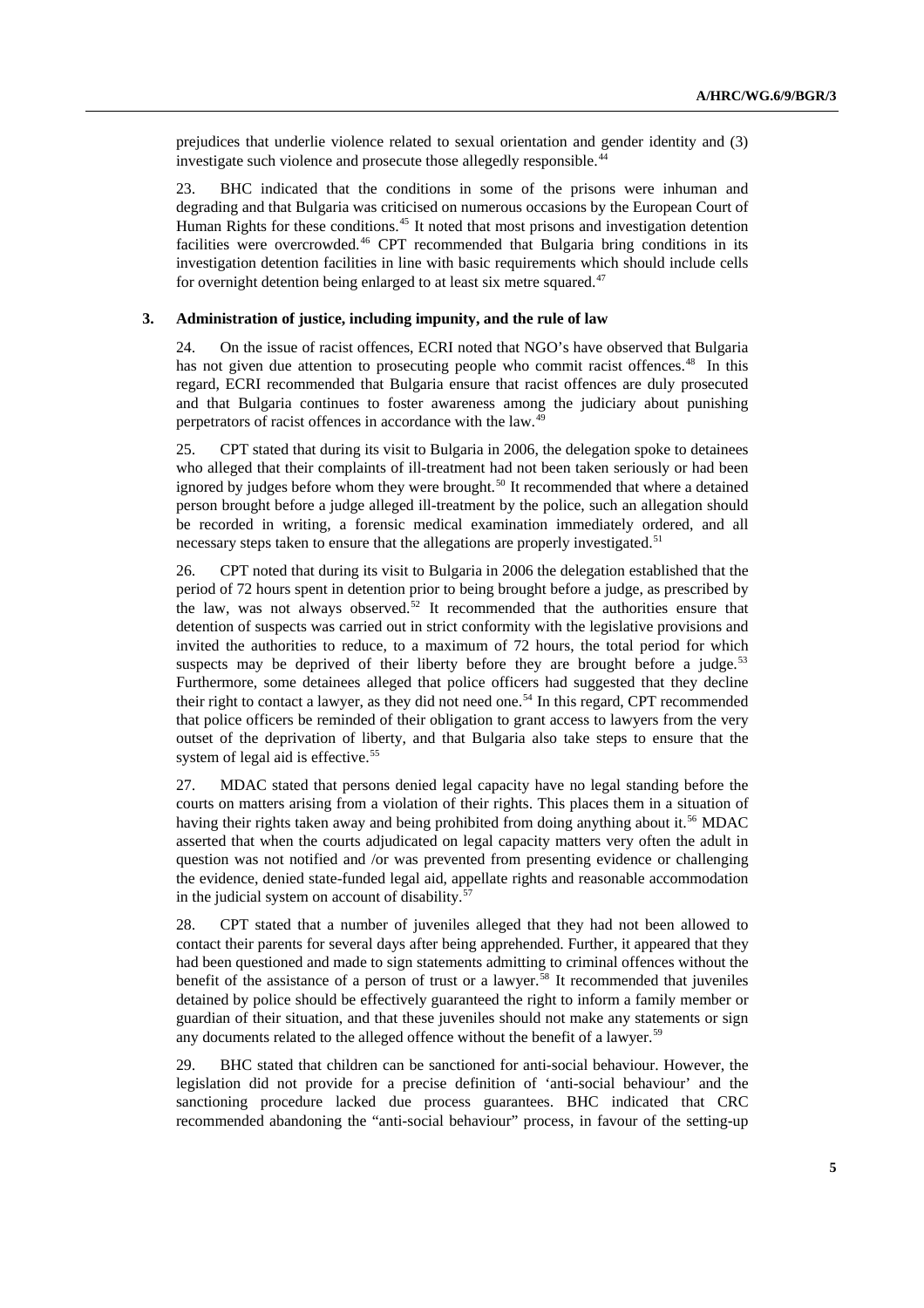of juvenile courts for children over the age of fourteen. Cases of children under the age of fourteen should be addressed outside the criminal justice system through social and protective mechanisms. According to BHC, Bulgaria has not implemented this recommendation.<sup>[60](#page-13-1)</sup>

30. NCC stated that the current system dealing with the behaviour of children was inefficient and was characterized by an absence of a specialized training of nearly all the professionals involved in it.<sup>[61](#page-13-1)</sup> It recommended (1) adoption of new legislation in relation to youth justice, based on international standards, where cases were handled by specially trained professionals in conditions appropriate to the child; and (2) development of a system of youth justice that allows for the participation of NGOs, foster families, and centres for treatment programmes.<sup>[62](#page-13-1)</sup>

31. ECRI recalled its earlier recommendation to Bulgaria to keep a close watch on the right of access to counsel of detainees and accused, both Roma and others.<sup>[63](#page-13-1)</sup> It described the subsequent adoption of the Legal Aid Act as an important development in this regard and recommended that Bulgaria continue to improve access to justice to everyone, including members of the ethnic minority, by inter alia ensuring that all people were informed about the existence of the National Legal Aid Office and have full access to its services.<sup>[64](#page-13-1)</sup>

#### **4. Right to privacy and family life**

32. BHC stated that the secret surveillance by security forces allowed for arbitrary invasion of privacy and lacked appropriate safeguards against abuse. It indicated that following the criticisms from the European Court of Human Rights, in 2007, Bulgaria adopted legislation which established an external body to supervise special surveillance. However, after the change in Government, this legislation was changed for the worst.<sup>[65](#page-13-1)</sup>

33. NNC stated that there were very few adoptions of children, the adoption process was fragmented, and there was a lack of adequate services for the adopted children and the adoptive parents. It recommended the development of programmes for fostering a positive and supportive attitude towards adoption, and the regulation of obligatory training and post adoption support for adoptive parents.<sup>[66](#page-13-1)</sup>

34. NNC stated that the practice of "secrecy of adoption" where the origin and the family ties of the children were hidden and/or erased from their dossiers, violated the rights of the adopted children. NNC recommended that a legal prohibition of this practice would guarantee the rights of adopted children to know their origins.<sup>[67](#page-13-1)</sup>

#### **5. Freedom of movement**

35. MDAC stated that persons placed under guardianship could be removed from their own homes and placed in institutions for the rest of their lives, where they were de facto detained in locked units.<sup>[68](#page-13-1)</sup> These persons had no right to decide independently on their place of residence,<sup>[69](#page-13-1)</sup> and were deprived of access to courts to challenge their institutionalization.[70](#page-13-1) MDAC stated that cases have shown that some people with mental disabilities remained institutionalised because families opposed their return, which rendered their right to liberty contingent on the good-will of the family.<sup>[71](#page-13-1)</sup>

#### **6. Freedom of religion or belief, expression, association and peaceful assembly and right to participate in public and political life**

36. BHC stated that the Religious Denominations Act was restrictive and discriminatory. This Act, which envisaged the recognition of the Bulgarian Orthodox Church and provided for compulsory unification of a split religious community under a single leadership, was criticised by the European Court of Human Rights in 2009.<sup>[72](#page-13-1)</sup>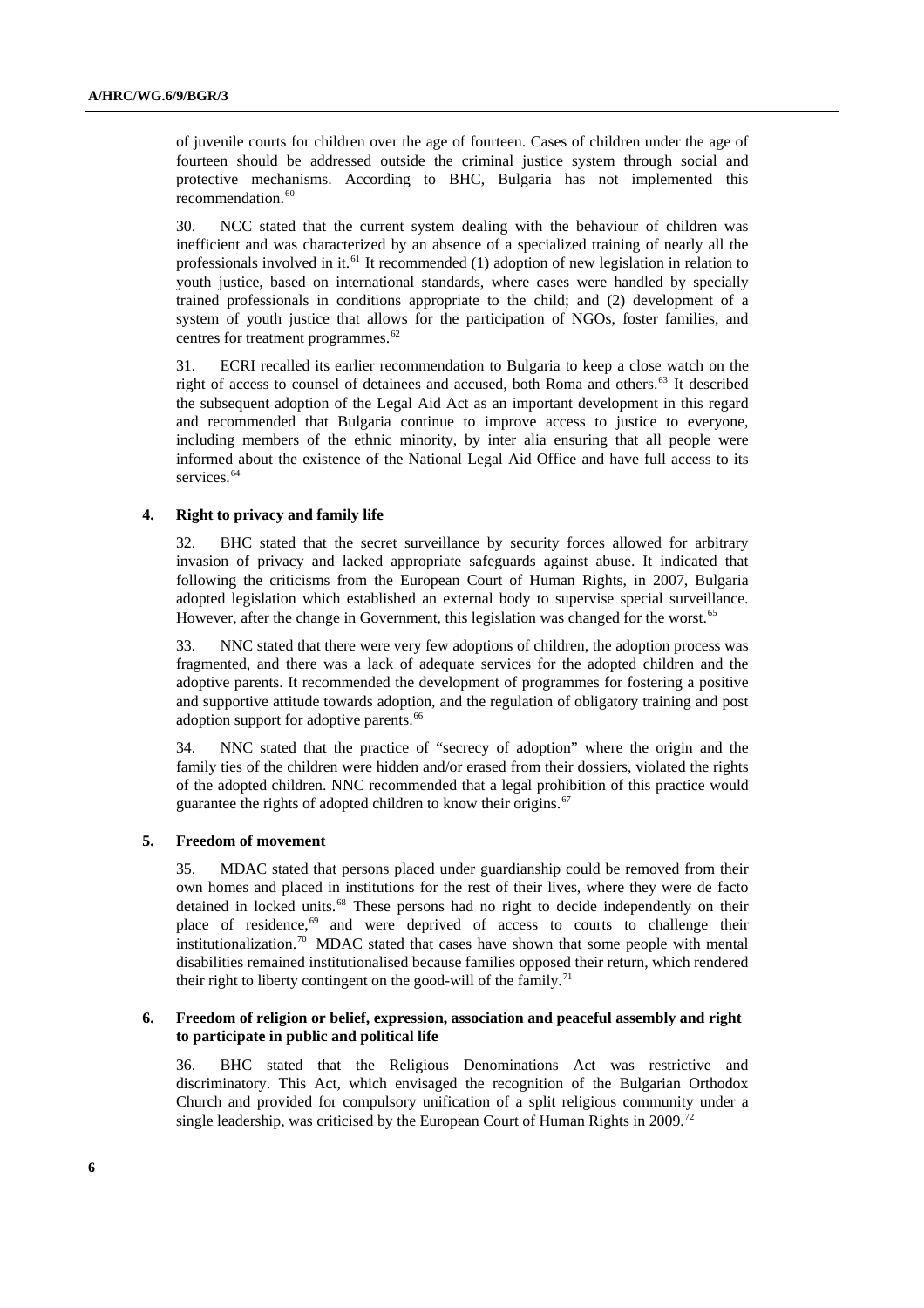37. IRPP indicated that there were instances of discrimination in relation to the construction of places of worship for many religious groups.<sup>[73](#page-13-1)</sup> It also indicated that there have been reports of societal abuses towards non-traditional religious groups.<sup>[74](#page-13-1)</sup>

38. EAJCW stated that despite the issuance of a building permit to construct a place of worship for Jehovah's Witnesses, the construction was stopped following pressure from a political party.[75](#page-13-1) It also stated that a peaceful meeting of Jehovah's Witnesses was stopped by officers; $\frac{7}{6}$  that people were prevented from entering the place of worship by some political parties;<sup>[77](#page-13-1)</sup> that the authorities stopped Jehovah's Witnesses from talking to people about the Bible in a public place;<sup>[78](#page-13-1)</sup> and that the authorities spread defamatory information about Jehovah's Witnesses.[79](#page-13-1) EAJCW called on the Government to allow Jehovah's Witness to build places of worship, hold worship services, and share information from the Bible with others, without interference or harassment.<sup>[80](#page-13-1)</sup>

39. ECRI noted that, in general, the procedure for registering denominations worked well, but it noted some pending problems with the registration of local branches of a denomination registered at national level. ECRI recommended that Bulgaria continue the process of amending the Confessions Act in order to ensure that Article 9 of the European Convention on Human Rights, which concerned freedom of religion, and the relevant case law of the European Court of Human Rights, were respected in all circumstances.<sup>[81](#page-13-1)</sup>

40. IRPP stated that the Anti-Discrimination Commission ruled in two separate decisions that where school uniforms were required in schools, female students could not wear headscarves as it violated the dress code and where there was no requirement of school uniforms, the headmaster had the discretion not to allow headscarves. IRPP indicated that in 2009, the Government approved a bill to ban headscarves in schools, and the bill was yet to be approved by parliament.<sup>[82](#page-13-1)</sup>

41. PACE referred to reports of murders, physical assaults, threats and of harassment of journalists and stated that freedom of the press has to be guaranteed and cases of violence and harassment against journalists thoroughly investigated.<sup>[83](#page-13-1)</sup> It mentioned that major media entities were controlled by important political and influential persons, which contributed to a climate of mistrust towards the media and the perception of their lack of independence.<sup>[84](#page-13-1)</sup> PACE called on Bulgaria to guarantee a greater diversity of opinion on national television, and ensure independence of the media.<sup>[85](#page-13-1)</sup>

42. PACE noted that insult and libel were punishable under the Penal Code, and those convicted acquired a criminal record. It suggested that sanctions for defamation against journalists should be removed from the sphere of criminal law.<sup>[86](#page-13-1)</sup>

43. BHC stated that hate speech against ethnic and religious minorities and persons with different sexual orientation was widespread and remained unpunished. Its sources included the media and political parties.<sup>[87](#page-13-1)</sup> ECRI expressed concern about information relating to manifestations of intolerance and incitement to racial, ethnic or religious hatred in the press and on television. It reiterated its recommendation that Bulgaria make efforts to prosecute and punish members of the media who incite racial hatred.<sup>[88](#page-13-1)</sup>

44. ECRI expressed concern that a right-wing party had been launching verbal attacks on, among others, Turks. It called for firm public action against racist speeches in politics, to combat all verbal or physical manifestations of racial or religious intolerance.<sup>[89](#page-13-1)</sup> It recommended that Bulgaria (1) apply the legislation on incitement to racial hatred to all politicians making racial and/or xenophobic speeches or remarks; $90$  and (2) encourage victims of racist violence to lodge complaints, through campaigns to foster awareness of the seriousness of racist crimes.<sup>[91](#page-13-1)</sup>

45. ILGA stated that there were a substantial number of publications, using politically incorrect and harassing language against lesbian, gay, bisexual and transgender people. It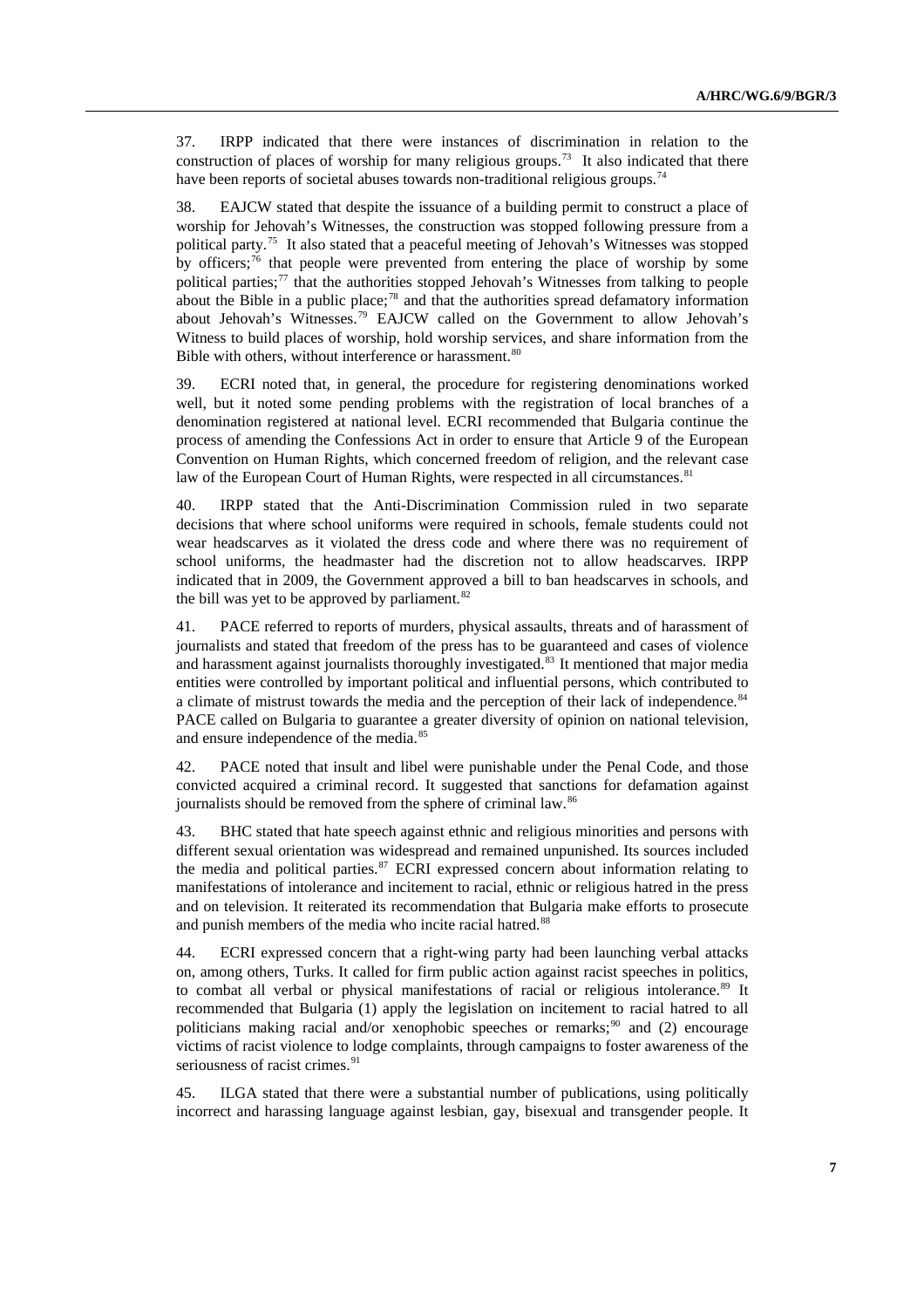recommended (1) that Bulgaria take explicit legal measures to ensure that the exercise of freedom of opinion and expression did not violate the rights and freedoms of persons of diverse sexual orientations and gender identities; (2) that media outputs are pluralistic and non-discriminatory in respect of issues of sexual orientation and gender identity; and (3) that speech motivated by homophobia and transphobia did not remain unpunished.<sup>[92](#page-13-1)</sup>

46. BHC mentioned that in 2009, the courts refused to register several organisations of Macedonians and, by way of illustration, referred to a court decision denying such registration with the justification that there is no distinctive Macedonian ethnos in Bulgaria.[93](#page-13-1) ECRI recommended that Bulgaria ensure that the principle of freedom of association is respected without any discrimination.<sup>[94](#page-13-1)</sup>

47. ECRI noted the low participation of Roma in the political processes and recommended that Bulgaria take steps to increase the participation of Roma in the political process by encouraging civic education schemes and strengthening the capacity of civil society organisations.<sup>[95](#page-13-1)</sup>

#### **7 Right to work and to just and favourable conditions of work**

48. BGRF stated that Bulgaria should in its national employment plans increase its focus on creating high quality jobs, which ensure long-term employment, career development, security, and guaranteed minimum income.<sup>[96](#page-13-1)</sup>

49. ECRI noted that Roma remain largely excluded from the job market both because of their lack of qualifications and also because of discrimination particularly in recruitment. It recommended that Bulgaria continue to strengthen the measures taken to integrate Roma into the labour market.<sup>[97](#page-13-1)</sup>

#### **8. Right to social security and to an adequate standard of living**

50. NNC indicated that social services for children and families continued to be unsatisfactory and that the situation was exceptionally serious in the small-populated areas where children and families had little access to these services. It stated that social workers responsible for child protection had a case-load well above the number of cases prescribed by European standards, and that the quality of social services were frequently unsatisfactory. NCC recommended that Bulgaria review the child protection system and ensure adequate capacity for its effective functioning.<sup>[98](#page-13-1)</sup>

51. BGRF stated that although the Constitution provided for free access to health care, there was no practical implementation of this provision.<sup>[99](#page-13-1)</sup> It indicated that access to health care was regulated by a national framework agreement which provided for health insurance. Representatives of vulnerable groups and ethnic and other marginalised groups were deprived of health insurance and had thus limited access to healthcare.<sup>[100](#page-13-1)</sup>

52. ECRI noted that Roma continued to encounter health problems stemming from various socio-economic factors and that programmes implemented by Bulgaria were a start towards improving the health of Roma. It expressed concern about reports on discrimination against Roma in the health field, including instances of pregnant Roma women being placed in separate wards and ambulance services refusing to go to Roma areas.<sup>[101](#page-13-1)</sup> ECRI urged Bulgaria, to continue with existing measures to improve the health of Roma, and to carry out investigations into allegations of discrimination and segregation of Roma in the area of health care, and take the necessary measures to combat this phenomenon.<sup>[102](#page-13-1)</sup>

53. STP stated that in 2009, the European Committee on Social Rights found Bulgaria to be in violation of the European Social Charter by failing to meet its obligations to ensure that Roma have adequate access to the health care system and to social assistance.<sup>[103](#page-13-1)</sup>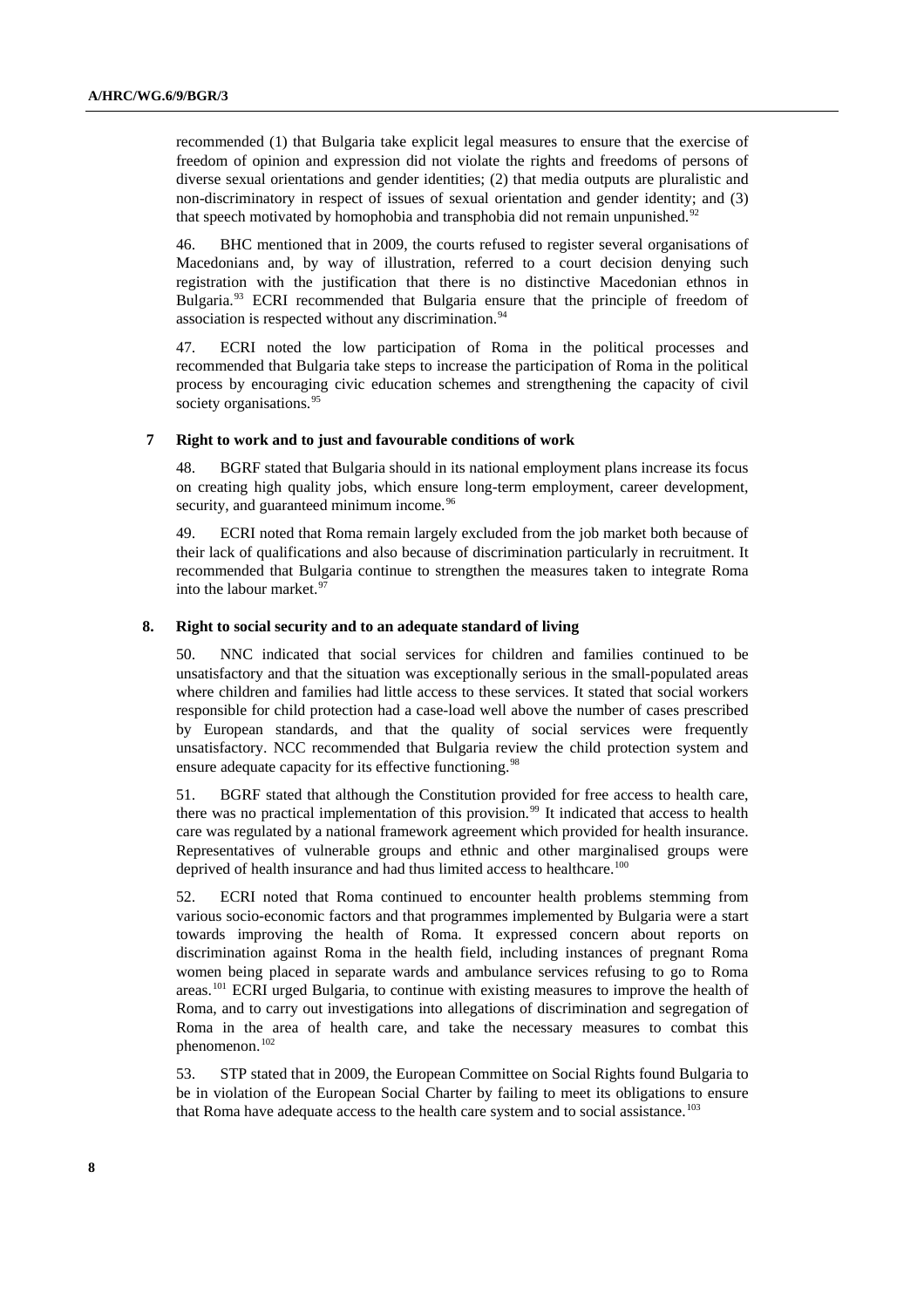54. NNC stated that methods for early diagnoses of illnesses in medical facilities – including in the prenatal stage- were outdated.<sup>[104](#page-13-1)</sup> It recommended programmes that would educate medical staff about the modern methods of diagnosis, treatment and rehabilitation of children with disabilities, and that would also open clinical paths for effective treatment and rehabilitation of children.<sup>[105](#page-13-1)</sup>

55. MDAC stated that in cases of people with mental health disabilities, the Bulgarian psychiatric and social care institutions were heavily criticised for their inhuman conditions and absence of therapeutic care.<sup>[106](#page-13-1)</sup> Institutions were plagued by inappropriate funding mechanisms, lack of community-based services, and low political will<sup>[107](#page-13-1)</sup> and the authorities have failed to provide independent and effective investigations into deaths and ill treatment of people.<sup>[108](#page-13-1)</sup>

56. JS2 stated that violation of the right to housing of Roma citizens increased and that many Roma resided in inadequate housing that was overcrowded, lacked access to water, sanitation and electricity, and fell short of international standards.<sup>109</sup> ECRI expressed similar concerns and recommended that Bulgaria step up its measures to address the problems of housing experienced by the Roma people.<sup>[110](#page-13-1)</sup>

57. JS2 stated that since 2009 threats of and actual forced eviction of Roma communities have increased.<sup>[111](#page-13-1)</sup> It described cases of forced evictions of Roma households in 2009 and noted that none of the people forcibly evicted or threatened with forced eviction were offered alternative housing, no meaningful consultation took place, and attempts at achieving due process and judicial remedies were fruitless.<sup>[112](#page-13-1)</sup> JS2 recommended that evictions should only take place in exceptional circumstances and that a moratorium be implemented on all mass evictions until the proper legal framework is in place. $113$ 

58. NNC stated that a significant number of the children in institutions were under the age of one year and that this was in conflict with the United Nations Guidelines for the Alternative Care of Children, which provided that children under the age of three years should be cared for in family-based settings. It recommended that Bulgaria commit to discontinuing the practice of leaving children in institutions, to taking measures to prevent the abandonment of children, and to introduce an effective system of support to families.<sup>[114](#page-13-1)</sup>

59. WECF stated that 30 years after ratification of ICESCR, there were significant flaws when looking at the present situation of access to water and sanitation. It indicated that the quality of the technical infrastructure in rural areas has deteriorated significantly due to under-investment in infrastructure development and maintenance. Sewage treatment systems and waste collection were missing in 70 percent of the villages, which negatively impacted on the quality of life and environment.<sup>[115](#page-13-1)</sup> WECF claimed that 25 percent of the population in Bulgaria were most in need of improved sanitation.<sup>[116](#page-13-1)</sup>

## **9. Right to education**

60. MDAC stated that thousands of children with intellectual disabilities were denied their right to education, due to disability based discrimination.<sup>[117](#page-13-1)</sup> NNC recommended that educational institutions be adapted to meet the needs of children with disabilities.<sup>[118](#page-13-1)</sup> It also recommended that general education schools and kindergartens should be encouraged to admit children with special educational needs and their teachers should be trained to teach these children.<sup>[119](#page-13-1)</sup>

61. BHC indicated that most of the Roma children were schooled in territorially segregated schools.<sup>[120](#page-13-1)</sup> PACE noted that the segregated schools, which were in charge of the education of 70 percent of Roma children, have poorer infrastructure and less resources and materials than that of mainstream schools.[121](#page-13-1) NNC stated that Roma children had the highest school drop-out rate.<sup>[122](#page-13-1)</sup> It also noted the low percentage of participation of Roma children in the pre-school education.<sup>[123](#page-13-1)</sup> STP stated that a larger investment by Bulgaria in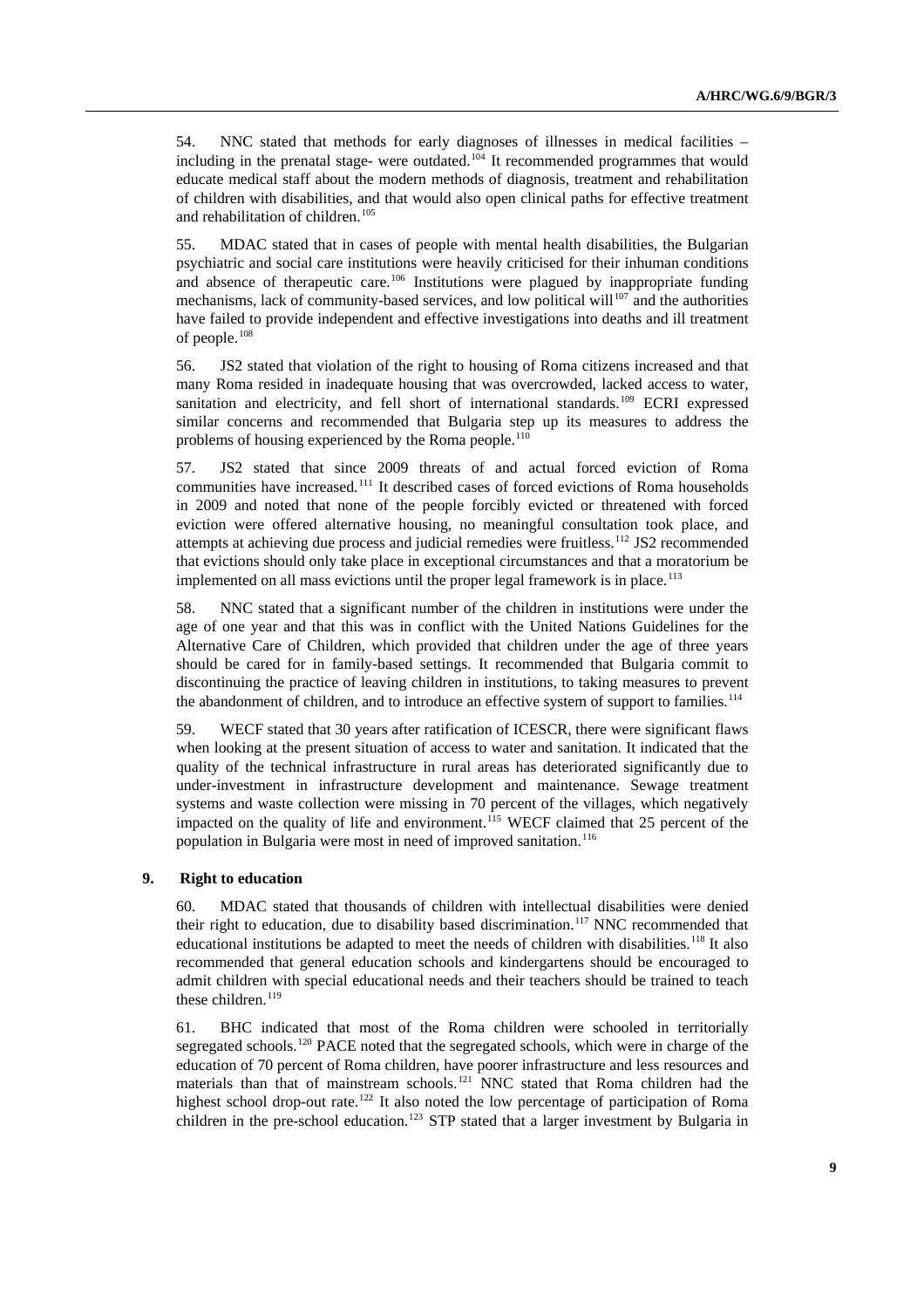inclusive and quality education for Roma children, including early childhood education and lifelong learning opportunities for Roma adults was required.<sup>[124](#page-13-1)</sup>

62. BHC mentioned that despite not having any disabilities, some Roma children were placed in special schools for children with disabilities.<sup>[125](#page-13-1)</sup> ECRI urged Bulgaria to take steps to remove Roma children who are not handicapped from specialised establishments. It recommended taking steps to avoid such placements in future.<sup>[126](#page-13-1)</sup>

63. ILGA stated that the educational curricula in Bulgaria was strictly gender biased, represented strong hetero-normative and sexist role of men and women, and excluded lesbian, gay, bisexual and transgender people. It urged Bulgaria to ensure that educational methods, curricula and resources serve to enhance understanding of and respect for, inter alia, diverse sexual orientations and gender identities.<sup>[127](#page-13-1)</sup>

64. ECRI stated that Turks had a lower standard of education as compared to people of Bulgarian extraction.<sup>[128](#page-13-1)</sup> It recommended that Bulgaria take steps to improve the standard of education for Turks, which should include the learning of their mother tongue.<sup>[129](#page-13-1)</sup>

#### **10. Minorities and indigenous peoples**

65. PACE noted the situation of ethnic Turks considerably improved and the community was represented in the National Assembly and in local municipalities. ECRI was pleased to note that Turks became better integrated in politics and encouraged Bulgaria to continue their efforts to improve the situation of the Turkish community, particularly regarding the protection of their economic, social and cultural rights.<sup>[130](#page-13-1)</sup>

66. PACE indicated that that the Roma situation continued to be of concern and human rights issues of Roma required a global approach and active support from the Government.<sup>[131](#page-13-1)</sup> In this regard, it noted that the new Government terminated the National Council for co-operation on Ethnic and Demographic Issues which was set up 10 years ago under the responsibility of the Council of Ministers, and thus abolished the only proper institution dealing with Roma issues, and transferred the responsibilities to a unit of two persons in the Ministry of Labour.<sup>[132](#page-13-1)</sup>

67. BHC stated that Bulgaria denied the identity of those citizens who self-identify as Macedonians and suppressed expression of Macedonian identity, especially peaceful assemblies, citizens' associations and political parties of ethnic Macedonians.<sup>[133](#page-13-1)</sup> PACE made similar observations.[134](#page-13-1) ECRI recommended that Bulgaria establish a dialogue with the Macedonian representatives to find a solution to the issues affecting this group.<sup>[135](#page-13-1)</sup> PACE called on Bulgaria to improve the rights of persons belonging to minorities and ensure their respect, especially in teaching in the language of persons belonging to minorities, promoting knowledge of the culture and identity of minorities and fostering intercultural dialogue and tolerance through education.<sup>[136](#page-13-1)</sup>

#### **11. Migrants, refugees and asylum-seekers**

68. ECRI stated that Bulgaria was yet to introduce policies for assessing immigrants, and those immigrants were discriminated against, particularly in respect of access to employment and in daily life. It noted that civil society reports indicated that some immigrants were held in detention for up to two years, although the law only provided for a period of three to six months. ECRI recommended that Bulgaria pay special attention to the situation of immigrants to ensure that they are integrated into society, and if they are detained, such detention complied with the law.<sup>[137](#page-13-1)</sup>

69. ECRI noted that some asylum seekers were transferred to detention centres rather than to reception facilities and expressed hope that measures would be taken to remedy this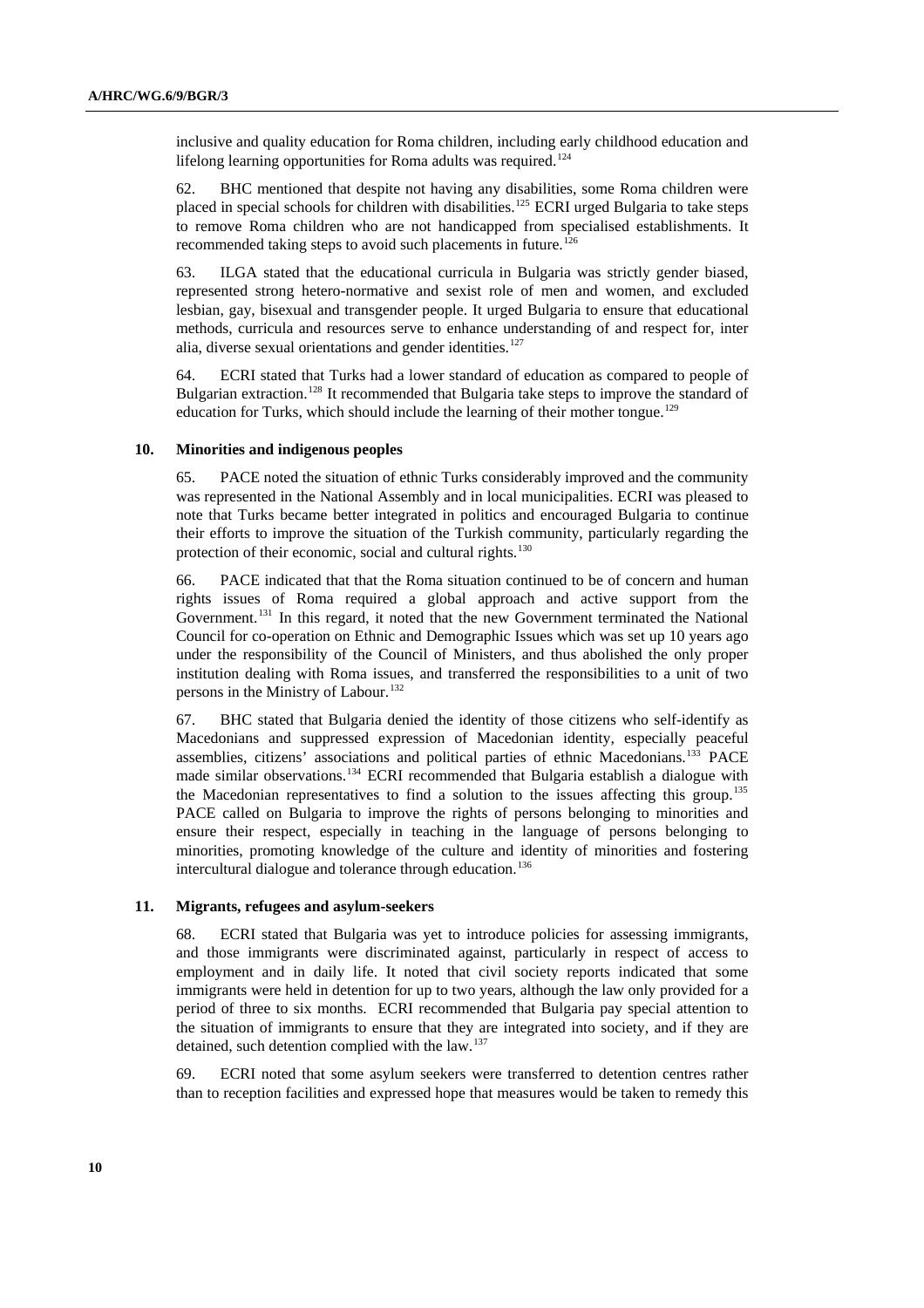situation.<sup>[138](#page-13-1)</sup> ECRI recommended that Bulgaria continue to expand its capacity to take in asylum seekers and refugees.<sup>[139](#page-13-2)</sup>

# **III. Achievements, best practices, challenges and constraints**

N/A

## **IV. Key national priorities, initiatives and commitments**

N/A

# **V. Capacity-building and technical assistance**

N/A

#### *Notes*

1 The stakeholders listed below have contributed information for this summary; the full texts of all original submissions are available at: [www.ohchr.org](http://www.ohchr.org/). (One asterisk denotes a non-governmental organization in consultative status with the Economic and Social Council.)

| Civil society |
|---------------|
|               |

|                        | <b>EAJCW</b>         | The European Association of Jehovah's Christian Witnesses, London, UK.     |
|------------------------|----------------------|----------------------------------------------------------------------------|
|                        | JS1                  | Bulgarian Gender Research Foundation, Bulgaria; The Advocates for Human    |
|                        |                      | Rights, USA.                                                               |
|                        | <b>BGRF</b>          | Bulgarian Gender Research Foundation, Bulgaria.                            |
|                        | <b>ILGA</b>          | The European Region of the International Lesbian and Gay Association*,     |
|                        |                      | Brussels, Belgium.                                                         |
|                        | <b>NNC</b>           | National Network for Children, Sofia, Bulgaria.                            |
|                        | <b>BHC</b>           | Bulgarian Helsinki Committee, Bulgaria.                                    |
|                        | <b>MDAC</b>          | Mental Disability Advocacy Centre, Budapest, Hungry.                       |
|                        | JS <sub>2</sub>      | Equal Opportunities Association, Sofia, Bulgaria; Centre on Housing Rights |
|                        |                      | and Evictions*, Geneva, Switzerland.                                       |
|                        | <b>WECF</b>          | Women in Europe for a Common Future*, Germany.                             |
|                        | <b>STP</b>           | Society for Threatened People*, Göttingen, Germany.                        |
|                        | <b>IRPP</b>          | The Institute on Religion and Public Policy*, Alexandria, USA              |
|                        | 2<br>JS2, p. 5.      |                                                                            |
|                        | 3<br>ECRI, p. 11.    |                                                                            |
| 4<br>BHC, p. 3.        |                      |                                                                            |
|                        | 5<br>ECRI, p. 12.    |                                                                            |
|                        | 6<br>BHC, p. 4.      |                                                                            |
| $\tau$<br>ECRI, p. 15. |                      |                                                                            |
| 8<br>ILGA, p. 3.       |                      |                                                                            |
| 9<br>ILGA, p. 5        |                      |                                                                            |
| 10<br>JS1, p. 3.       |                      |                                                                            |
|                        | 11<br>JS1, p. 3.     |                                                                            |
|                        | $12$ JS1, p. 8.      |                                                                            |
| 13<br>JS1, p. 9.       |                      |                                                                            |
|                        | $14$ JS1, p. 9.      |                                                                            |
|                        | $^{15}$ BHC, p.5.    |                                                                            |
|                        | 16<br>PACE, pp. 2-3. |                                                                            |
|                        | 17<br>NNC, p. 3      |                                                                            |
|                        |                      |                                                                            |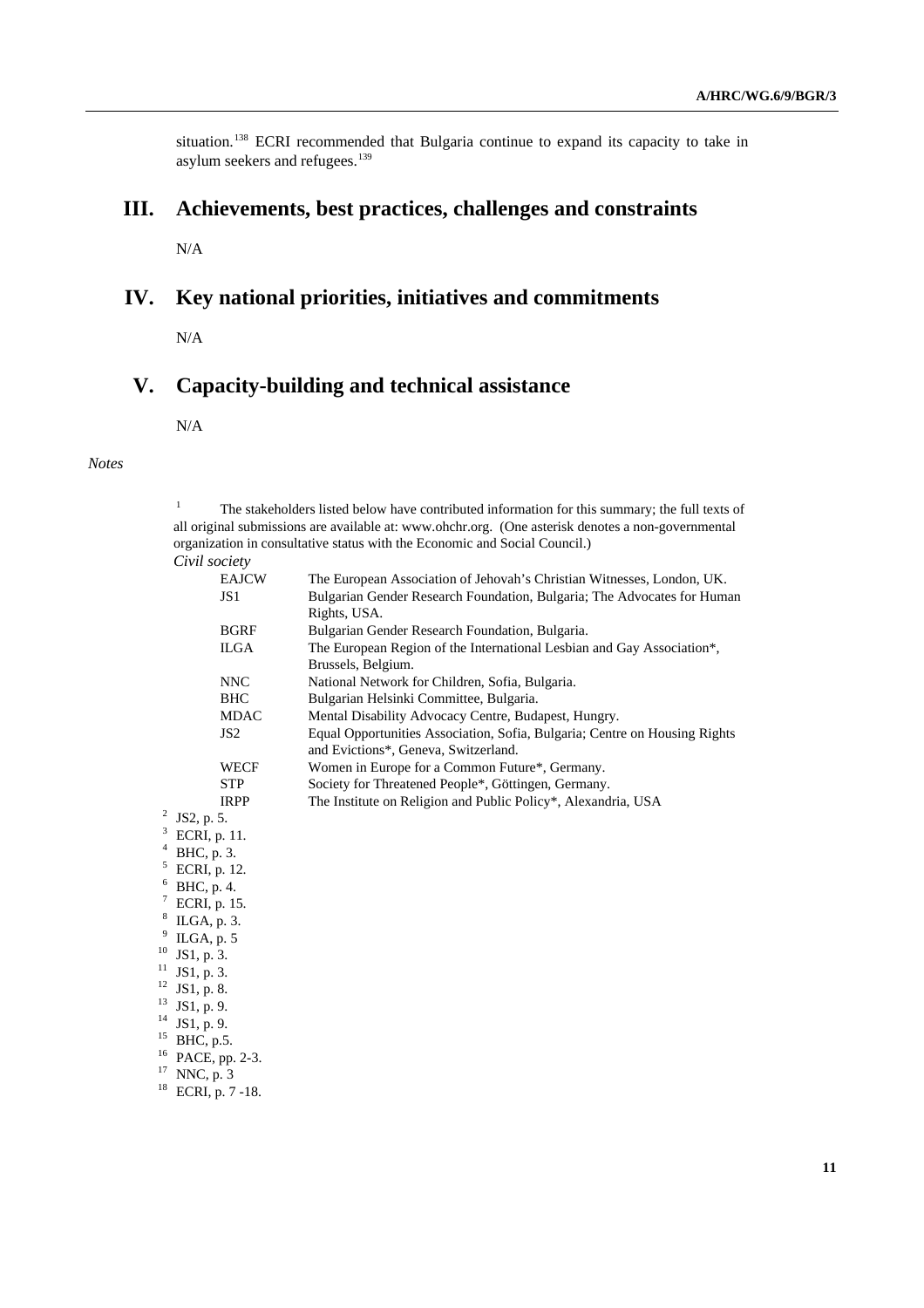- 19 PACE, p. 10.
- 20 PACE, p. 10.
- $21$  JS2, p.5.
- 22 ECRI, pp. 19-20.
- 23 ECRI, p. 20.
- $^{24}$  BGRF, p. 4.
- <sup>25</sup> BGRF, p. 5.
- $26$  ILGA, pp. 4-5.
- $27$  ILGA, p. 5.
- $^{28}$  BHC, p. 3.
- 29 ECRI, p. 27.
- 30 ECRI, p. 28.
- $31$  BHC, p. 5.
- 32 ECRI, p. 391.
- 33 CPT, p. 73.
- 34 CPT, p. 14.
- 35 CPT, p. 73.
- 36 PACE, p. 3.
- 37 NNC, p. 3.
- 38 NNC, p. 4.
- $39 \text{ JS1, pp. } 1-4.$
- 40 JS1, pp. 8-9.
- 
- $^{41}$  BGRF, p. 5.
- $42$  BGRF, p. 5.
- $43$  BGRF, pp. 5-6.
- 44 ILGA, p. 3.
- $45$  BHC, pp. 5-6.
- $^{46}$  BHC, p. 6, see also PACE p. 16
- 47 CPT, p. 76.
- $48$  ECRI, p. 15.
- $^{49}$  ECRI, p. 15.
- 50 CPT, p. 15.
- $51$  CPT, pp. 15-74.
- $52$  CPT, p. 12.
- 53 CPT, p. 73.
- 54 CPT, p. 18.
- 55 CPT, p. 75.
- 56 MDAC, p. 3.
- $57$  MDAC, p. 3.
- 58 CPT, p. 20.
- 
- 59 CPT, p. 75.
- $60$  BHC, p. 6.
- $61$  NNC, p. 4.
- $62$  NNC, p. 4.
- $63$  ECRI, p. 26.
- 64 ECRI, p. 27.
- 65 BHC, p. 7.
- 66 NNC, p. 6.
- 67 NNC, p. 6.
- 68 MDAC, p. 4.
- 69 MDAC, p. 4.
- 70 MDAC, p. 3.
- $71$  MDAC, p. 5.
- 
- $72$  BHC, p. 6.  $73$  IRPP, p. 3.
- 
- 74 IRPP, p. 4.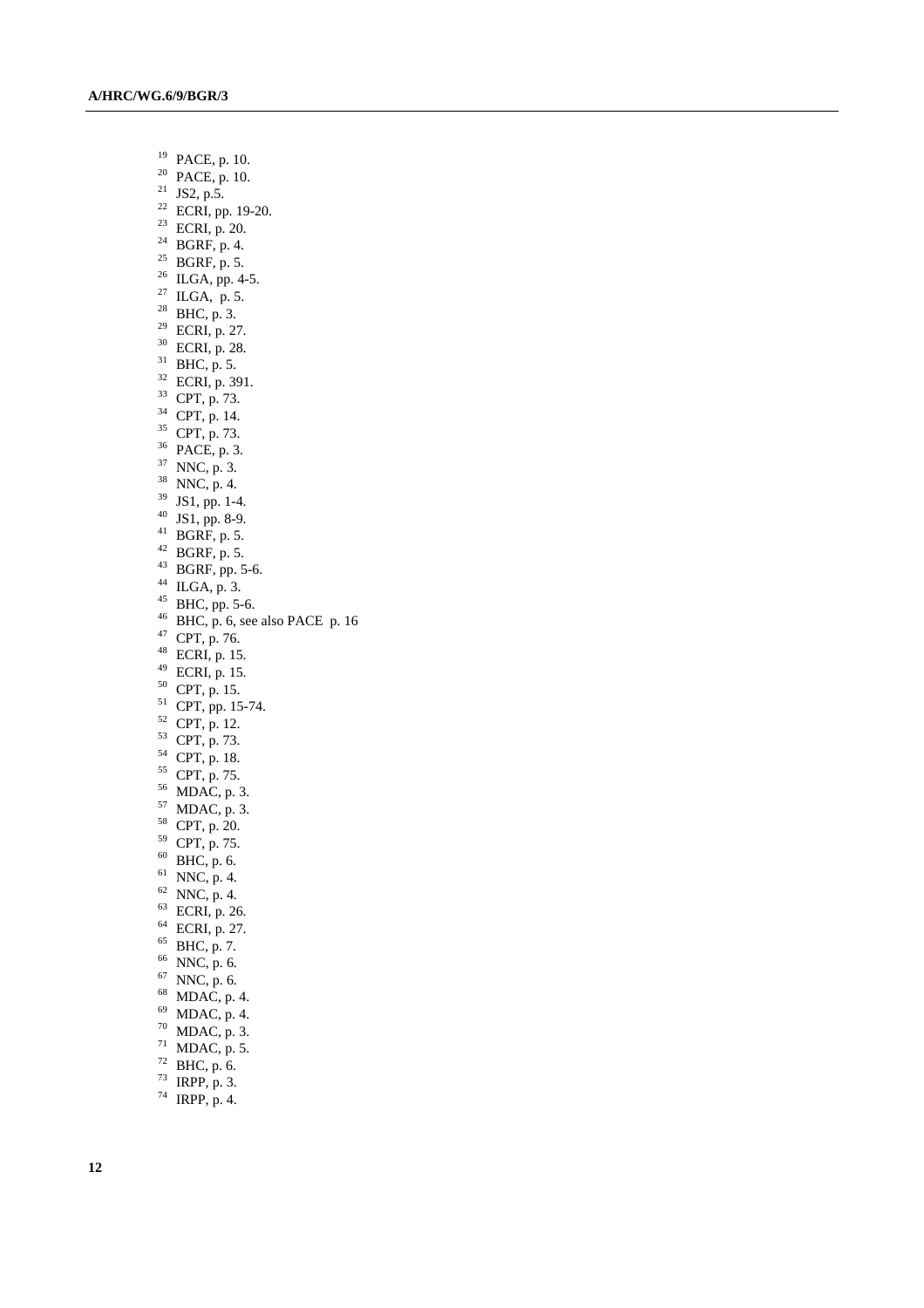- 75 EAJCW, p. 3.
- 76 EAJCW, p. 5.
- 77 EAJCW, p. 5.
- 78 EAJCW, p. 4.
- $79$  EAJCW, p. 4.
- $80$  EAJCW, p. 5.
- 81 ECRI, pp. 13-14.
- $82$  IRPP,  $p. 2$ .
- 83 PACE, p. 9.
- 84 PACE, p. 9.
- 85 PACE, p. 3.
- 86 PACE, pp. 17-19.
- 87 BHC, p. 4.
- 88 ECRI, pp. 31-32.
- 89 ECRI, pp. 29-30.
- 90 ECRI, p. 32.
- 91 ECRI, p. 33.
- 92 ILGA, pp. 3-4.
- 93 BHC, p. 4.
- 94 ECRI, p. 13.
- 95 ECRI, p. 28.
- 96 BGRF, p. 3.
- 97 ECRI, p. 23.
- 
- <sup>98</sup> NNC, pp. 2-3.<br><sup>99</sup> BGRF, p. 3.
- 
- <sup>99</sup> BGRF, p. 3.<br>
<sup>101</sup> BGRF, p. 3.<br>
<sup>101</sup> ECRI, pp. 25-26.<br>
<sup>102</sup> ECRI, p. 26.<br>
<sup>102</sup> ECRI, p. 26.<br>
<sup>103</sup> ECRI, p. 26.<br>
<sup>103</sup> STP, p. 1.<br>
<sup>104</sup> NNC, p. 5.<br>
<sup>105</sup> MDAC, p. 5.<br>
<sup>103</sup> MDAC, p. 5.<br>
<sup>103</sup> IS2, p. 2<br>
<sup>110</sup> ECRI
- 
- 
- 
- 
- 
- 
- 
- 
- 
- 
- 
- 
- 
- 
- 
- 
- 
- 
- 
- 
- 
- 
- 
- 
- 
- 
- 
- 
- 
-